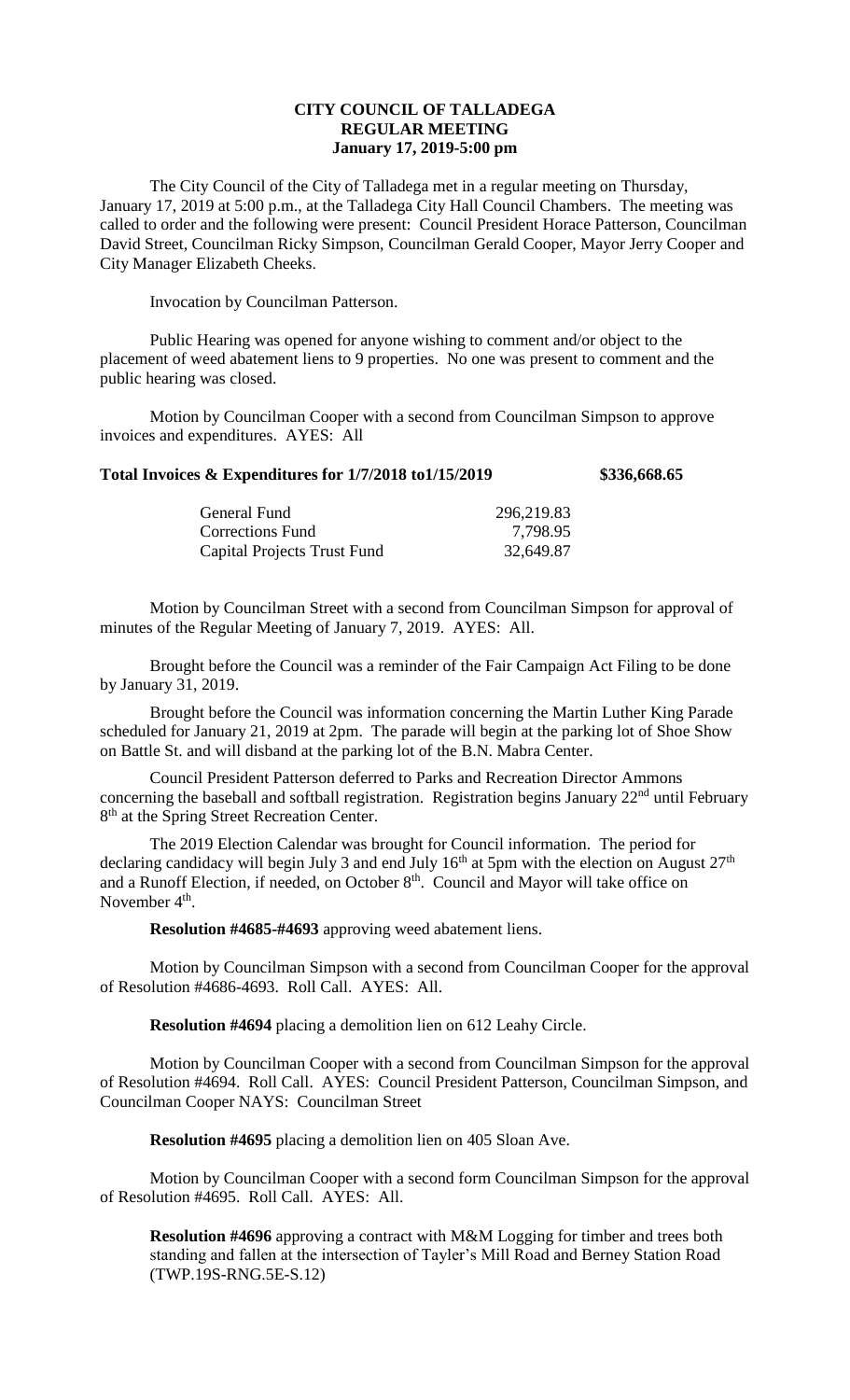Motion by Councilman Cooper with a second from Councilman Simpson for the approval of Resolution #4696. Roll Call. AYES: All.

**Resolution #4697** approval of the Capital Improvement Plan (CIP) for the fiscal year 2019.

There was some discussion concerning the CIP for 2019. Councilman Street questioned the location of the Golf Course for the splash pad stating that he was not aware that a consensus had been made for the location and a special meeting was suggested for citizens to voice their opinions. The City Hall Façade was also brought up in this discussion. City Manager Cheeks stated that this upgrade would be to clean up the façade and unpainted sidewalks and re-stripe the parking lot.

Motion by Councilman Simpson with a second from Councilman Cooper for the approval of Resolution #4697. Roll Call. AYES: All.

Motion by Councilman Simpson with a second from Councilman Street to approve the invoices and expenditures for the Water Department. AYES: All.

| Water Department Expenditures for 1/7/19-1/14/19 |            | \$301,302.25 |
|--------------------------------------------------|------------|--------------|
| Water/Sewer Fund                                 | 301,302.25 |              |

Motion by Councilman Simpson with a second from Councilman Cooper to excuse the absence of Councilman Elston. AYES: All.

**Resolution #4698** approving a contract with Byrd Construction, Inc. for repair and rehabilitation for the Mump Creek Reservoir Dam and the Upper and Lower Dams located on Talladega Creek for a cost of \$202,000.00.

Motion by Councilman Simpson with a second from Councilman Street for the approval of Resolution #4698. Roll Call. AYES: All.

Council President Patterson recognized the presence of City Attorney O'Brien.

City Manager Cheeks wished to thank the Council for approving the 2019 CIP and commented that a listing for paving for individual roadways would be presented at the next meeting. She also informed the Council that the pothole near DHR was repaired and that a work order was put in to get the sidewalk repaired at Artisan Alley. It was also stated that staff members had met with Alabama Power concerning street lights and that during phase 1 the possibility of more lights on South Street will be addressed.

Council President Patterson commented that he had corresponded with the owners of the Talladega Downs Apartment complex and stated that he had passed the suggestions onto the City Manager, who will be looking for ways to respond.

Councilman Cooper commented that the sales and use tax and property tax had increased which is a good sign.

Councilman Simpson wished to commend Talladega College for the amazing ribbon cutting ceremony.

Councilman Street wished to thank City Manager Cheeks for the requested meeting attendance information. He also questioned whether the sidewalk near Artisan Alley belonged to the City. City Manager Cheeks stated that up to a certain point the alley is owned by the City. Councilman Street also wished to thank Council President Patterson for taking up the issue of Talladega Downs Apartments and also conveyed the appreciation of others who had similar concerns.

Council President Patterson wished to invite the president of Talladega College and honor him for his leadership during a Council meeting in February. He also wished to address an issue brought forth by Mr. Wallace concerning illegally parked cars on an alley near Mt. Canaan